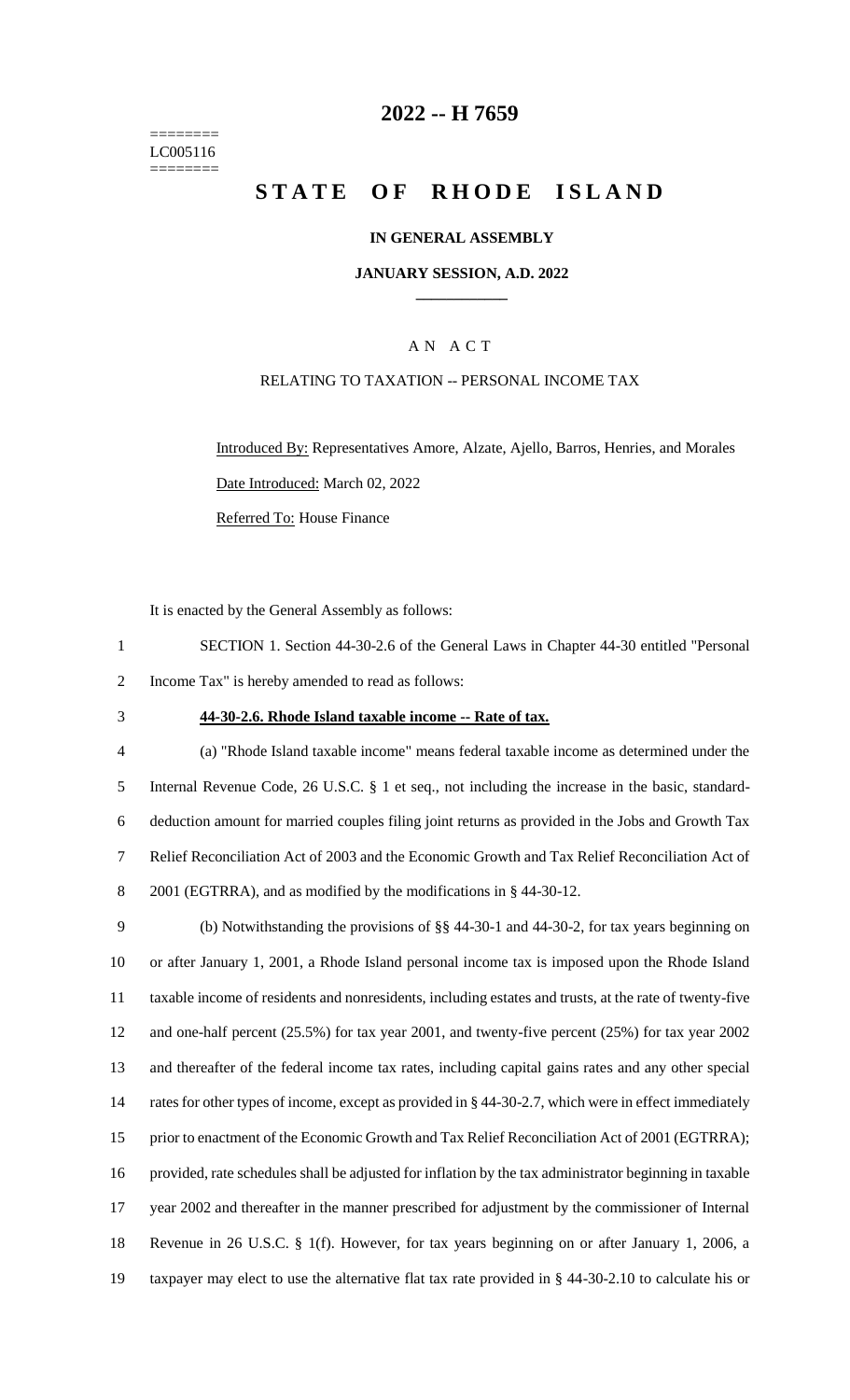her personal income tax liability.

 (c) For tax years beginning on or after January 1, 2001, if a taxpayer has an alternative minimum tax for federal tax purposes, the taxpayer shall determine if he or she has a Rhode Island alternative minimum tax. The Rhode Island alternative minimum tax shall be computed by multiplying the federal tentative minimum tax without allowing for the increased exemptions under the Jobs and Growth Tax Relief Reconciliation Act of 2003 (as redetermined on federal form 6251 Alternative Minimum Tax-Individuals) by twenty-five and one-half percent (25.5%) for tax year 8 2001, and twenty-five percent (25%) for tax year 2002 and thereafter, and comparing the product to the Rhode Island tax as computed otherwise under this section. The excess shall be the taxpayer's Rhode Island alternative minimum tax.

 (1) For tax years beginning on or after January 1, 2005, and thereafter, the exemption amount for alternative minimum tax, for Rhode Island purposes, shall be adjusted for inflation by the tax administrator in the manner prescribed for adjustment by the commissioner of Internal Revenue in 26 U.S.C. § 1(f).

 (2) For the period January 1, 2007, through December 31, 2007, and thereafter, Rhode Island taxable income shall be determined by deducting from federal adjusted gross income as defined in 26 U.S.C. § 62 as modified by the modifications in § 44-30-12 the Rhode Island itemized-deduction amount and the Rhode Island exemption amount as determined in this section. 19 (A) Tax imposed.

 (1) There is hereby imposed on the taxable income of married individuals filing joint returns and surviving spouses a tax determined in accordance with the following table:

| 22 | If taxable income is:                 | The tax is:                                                                              |
|----|---------------------------------------|------------------------------------------------------------------------------------------|
| 23 | Not over \$53,150                     | 3.75% of taxable income                                                                  |
| 24 | Over \$53,150 but not over \$128,500  | \$1,993.13 plus 7.00% of the excess over \$53,150                                        |
| 25 | Over \$128,500 but not over \$195,850 | \$7,267.63 plus 7.75% of the excess over \$128,500                                       |
| 26 | Over \$195,850 but not over \$349,700 | \$12,487.25 plus 9.00% of the excess over \$195,850                                      |
| 27 | Over \$349,700                        | \$26,333.75 plus 9.90% of the excess over \$349,700                                      |
| ററ |                                       | (9) These is beacher increased on the templete income of cream book of beautifuld a text |

 (2) There is hereby imposed on the taxable income of every head of household a tax determined in accordance with the following table:

| 30 | If taxable income is:                 | The tax is:                                         |
|----|---------------------------------------|-----------------------------------------------------|
| 31 | Not over \$42,650                     | 3.75% of taxable income                             |
| 32 | Over \$42,650 but not over \$110,100  | \$1,599.38 plus 7.00% of the excess over \$42,650   |
| 33 | Over \$110,100 but not over \$178,350 | \$6,320.88 plus 7.75% of the excess over \$110,100  |
| 34 | Over \$178,350 but not over \$349,700 | \$11,610.25 plus 9.00% of the excess over \$178,350 |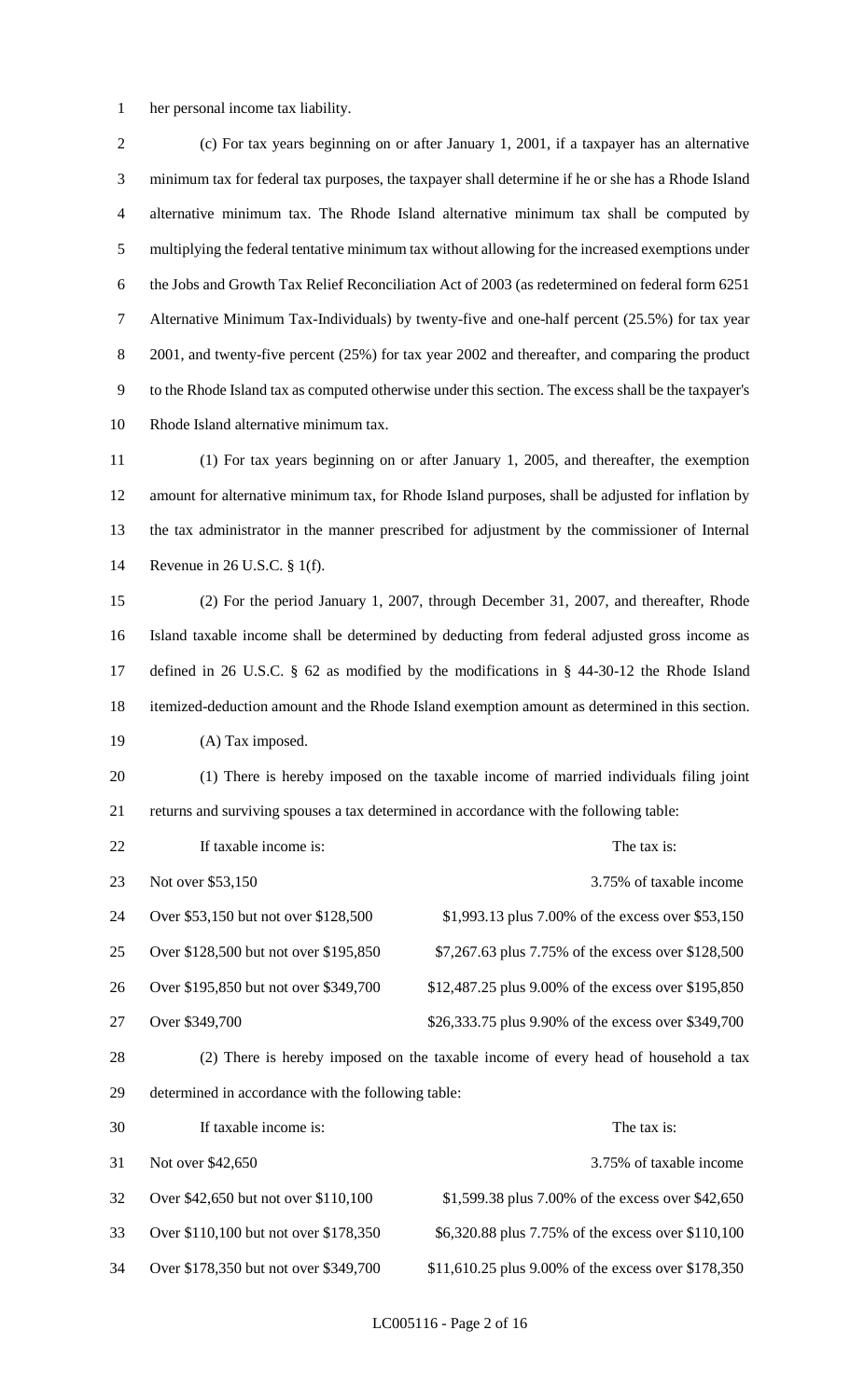| $\mathbf{1}$   | Over \$349,700<br>\$27,031.75 plus 9.90% of the excess over \$349,700                        |                                                                                                   |
|----------------|----------------------------------------------------------------------------------------------|---------------------------------------------------------------------------------------------------|
| $\overline{2}$ | (3) There is hereby imposed on the taxable income of unmarried individuals (other than       |                                                                                                   |
| 3              | surviving spouses and heads of households) a tax determined in accordance with the following |                                                                                                   |
| $\overline{4}$ | table:                                                                                       |                                                                                                   |
| $\mathfrak{S}$ | If taxable income is:                                                                        | The tax is:                                                                                       |
| 6              | Not over \$31,850                                                                            | 3.75% of taxable income                                                                           |
| $\tau$         | Over \$31,850 but not over \$77,100                                                          | \$1,194.38 plus 7.00% of the excess over \$31,850                                                 |
| $8\,$          | Over \$77,100 but not over \$160,850                                                         | \$4,361.88 plus 7.75% of the excess over \$77,100                                                 |
| 9              | Over \$160,850 but not over \$349,700<br>\$10,852.50 plus 9.00% of the excess over \$160,850 |                                                                                                   |
| 10             | Over \$349,700                                                                               | \$27,849.00 plus 9.90% of the excess over \$349,700                                               |
| 11             |                                                                                              | (4) There is hereby imposed on the taxable income of married individuals filing separate          |
| 12             |                                                                                              | returns and bankruptcy estates a tax deter-mined in accordance with the following table:          |
| 13             | If taxable income is:                                                                        | The tax is:                                                                                       |
| 14             | Not over \$26,575                                                                            | 3.75% of taxable income                                                                           |
| 15             | Over \$26,575 but not over \$64,250                                                          | \$996.56 plus 7.00% of the excess over \$26,575                                                   |
| 16             | Over \$64,250 but not over \$97,925                                                          | \$3,633.81 plus 7.75% of the excess over \$64,250                                                 |
| 17             | Over \$97,925 but not over \$174,850                                                         | \$6,243.63 plus 9.00% of the excess over \$97,925                                                 |
| 18             | Over \$174,850                                                                               | \$13,166.88 plus 9.90% of the excess over \$174,850                                               |
| 19             |                                                                                              | (5) There is hereby imposed a taxable income of an estate or trust a tax determined in            |
| 20             | accordance with the following table:                                                         |                                                                                                   |
| 21             | If taxable income is:                                                                        | The tax is:                                                                                       |
| 22             | Not over \$2,150                                                                             | 3.75% of taxable income                                                                           |
| 23             | Over \$2,150 but not over \$5,000                                                            | \$80.63 plus 7.00% of the excess over \$2,150                                                     |
| 24             | Over \$5,000 but not over \$7,650                                                            | \$280.13 plus 7.75% of the excess over \$5,000                                                    |
| 25             | Over \$7,650 but not over \$10,450                                                           | \$485.50 plus 9.00% of the excess over \$7,650                                                    |
| 26             | Over \$10,450                                                                                | \$737.50 plus 9.90% of the excess over \$10,450                                                   |
| 27             | (6) Adjustments for inflation.                                                               |                                                                                                   |
| 28             |                                                                                              | The dollars amount contained in paragraph (A) shall be increased by an amount equal to:           |
| 29             |                                                                                              | (a) Such dollar amount contained in paragraph (A) in the year 1993, multiplied by;                |
|                |                                                                                              |                                                                                                   |
| 30             |                                                                                              | (b) The cost-of-living adjustment determined under section (J) with a base year of 1993;          |
| 31             |                                                                                              | (c) The cost-of-living adjustment referred to in subparagraphs (a) and (b) used in making         |
| 32             |                                                                                              | adjustments to the nine percent (9%) and nine and nine tenths percent (9.9%) dollar amounts shall |
| 33             | be determined under section (J) by substituting "1994" for "1993."                           |                                                                                                   |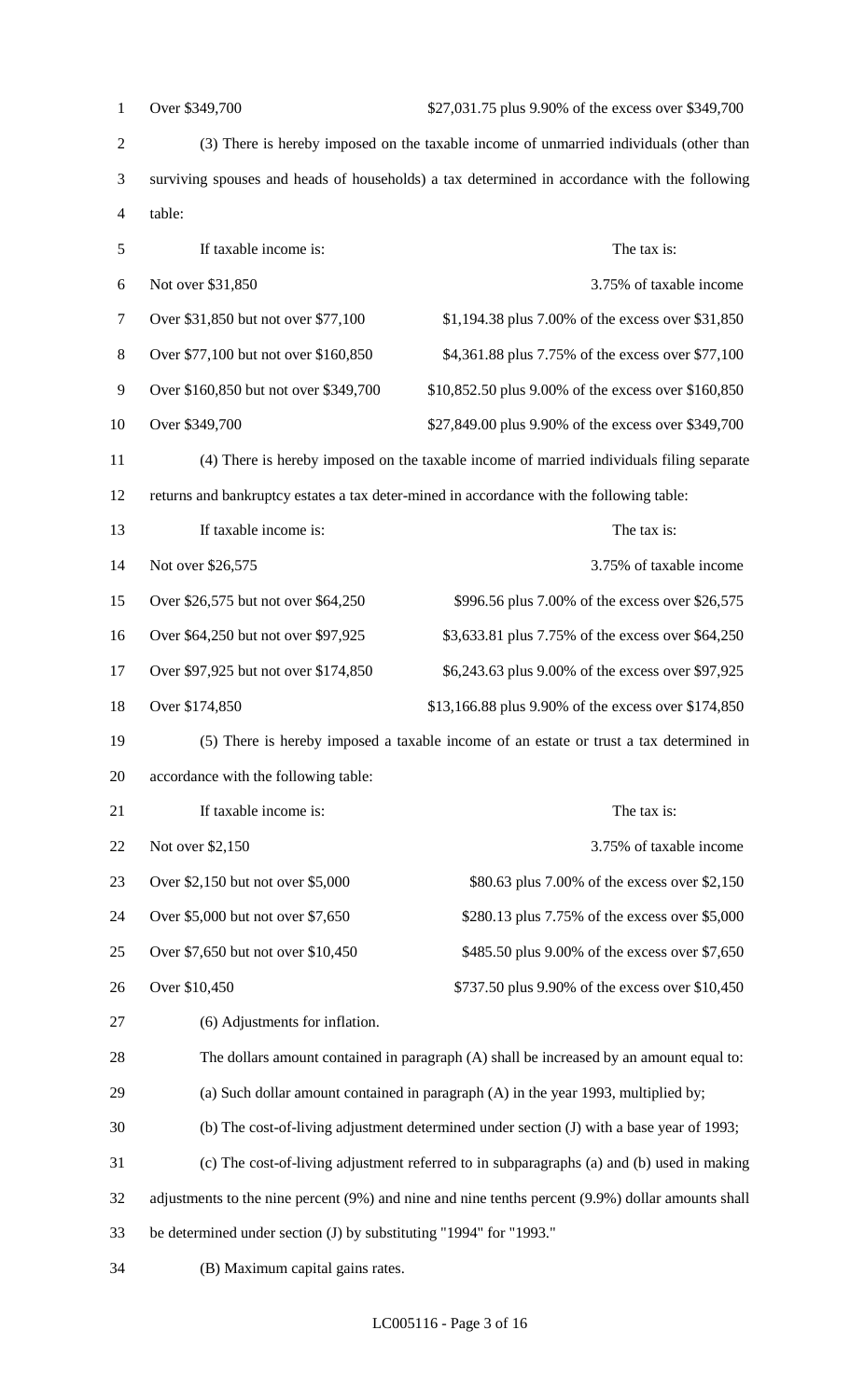| $\mathbf{1}$   | $(1)$ In general.                                                                            |         |
|----------------|----------------------------------------------------------------------------------------------|---------|
| $\overline{2}$ | If a taxpayer has a net capital gain for tax years ending prior to January 1, 2010, the tax  |         |
| 3              | imposed by this section for such taxable year shall not exceed the sum of:                   |         |
| 4              | (a) 2.5% of the net capital gain as reported for federal income tax purposes under section   |         |
| 5              | 26 U.S.C. § 1(h)(1)(a) and 26 U.S.C. § 1(h)(1)(b).                                           |         |
| 6              | (b) 5% of the net capital gain as reported for federal income tax purposes under 26 U.S.C.   |         |
| $\overline{7}$ | § $1(h)(1)(c)$ .                                                                             |         |
| 8              | (c) 6.25% of the net capital gain as reported for federal income tax purposes under 26       |         |
| 9              | U.S.C. $§ 1(h)(1)(d)$ .                                                                      |         |
| 10             | (d) 7% of the net capital gain as reported for federal income tax purposes under 26 U.S.C.   |         |
| 11             | § 1(h)(1)(e).                                                                                |         |
| 12             | (2) For tax years beginning on or after January 1, 2010, the tax imposed on net capital gain |         |
| 13             | shall be determined under subdivision $44-30-2.6(c)(2)(A)$ .                                 |         |
| 14             | (C) Itemized deductions.                                                                     |         |
| 15             | $(1)$ In general.                                                                            |         |
| 16             | For the purposes of section (2), "itemized deductions" means the amount of federal           |         |
| 17             | itemized deductions as modified by the modifications in § 44-30-12.                          |         |
| 18             | (2) Individuals who do not itemize their deductions.                                         |         |
| 19             | In the case of an individual who does not elect to itemize his deductions for the taxable    |         |
| 20             | year, they may elect to take a standard deduction.                                           |         |
| 21             | (3) Basic standard deduction.                                                                |         |
| 22             | The Rhode Island standard deduction shall be allowed in accordance with the following        |         |
| 23             | table:                                                                                       |         |
| 24             | Filing status                                                                                | Amount  |
| 25             | Single                                                                                       | \$5,350 |
| 26             | Married filing jointly or qualifying widow(er)                                               | \$8,900 |
| 27             | Married filing separately                                                                    | \$4,450 |
| 28             | Head of Household                                                                            | \$7,850 |
| 29             | (4) Additional standard deduction for the aged and blind.                                    |         |
| 30             | An additional standard deduction shall be allowed for individuals age sixty-five (65) or     |         |
| 31             | older or blind in the amount of \$1,300 for individuals who are not married and \$1,050 for  |         |
| 32             | individuals who are married.                                                                 |         |
| 33             | (5) Limitation on basic standard deduction in the case of certain dependents.                |         |
| 34             | In the case of an individual to whom a deduction under section (E) is allowable to another   |         |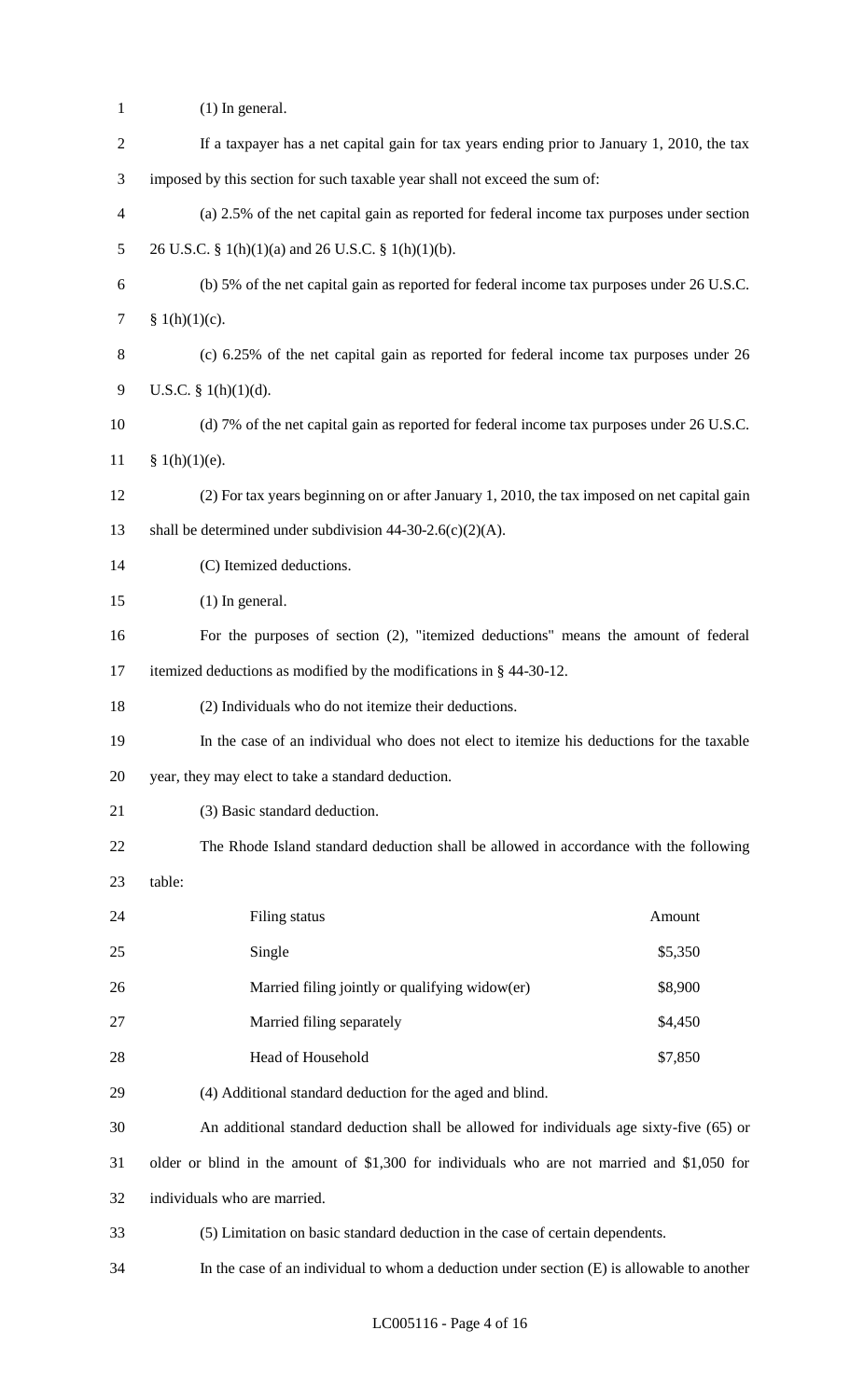| $\mathbf{1}$   | taxpayer, the basic standard deduction applicable to such individual shall not exceed the greater of: |
|----------------|-------------------------------------------------------------------------------------------------------|
| $\overline{2}$ | $(a)$ \$850;                                                                                          |
| 3              | (b) The sum of \$300 and such individual's earned income;                                             |
| 4              | (6) Certain individuals not eligible for standard deduction.                                          |
| 5              | In the case of:                                                                                       |
| 6              | (a) A married individual filing a separate return where either spouse itemizes deductions;            |
| 7              | (b) Nonresident alien individual;                                                                     |
| 8              | (c) An estate or trust;                                                                               |
| 9              | The standard deduction shall be zero.                                                                 |
| 10             | (7) Adjustments for inflation.                                                                        |
| 11             | Each dollar amount contained in paragraphs $(3)$ , $(4)$ and $(5)$ shall be increased by an amount    |
| 12             | equal to:                                                                                             |
| 13             | (a) Such dollar amount contained in paragraphs $(3)$ , $(4)$ and $(5)$ in the year 1988, multiplied   |
| 14             | by                                                                                                    |
| 15             | (b) The cost-of-living adjustment determined under section (J) with a base year of 1988.              |
| 16             | (D) Overall limitation on itemized deductions.                                                        |
| 17             | (1) General rule.                                                                                     |
| 18             | In the case of an individual whose adjusted gross income as modified by $\S$ 44-30-12                 |
| 19             | exceeds the applicable amount, the amount of the itemized deductions otherwise allowable for the      |
| 20             | taxable year shall be reduced by the lesser of:                                                       |
| 21             | (a) Three percent $(3\%)$ of the excess of adjusted gross income as modified by § 44-30-12            |
| 22             | over the applicable amount; or                                                                        |
| 23             | (b) Eighty percent (80%) of the amount of the itemized deductions otherwise allowable for             |
| 24             | such taxable year.                                                                                    |
| 25             | (2) Applicable amount.                                                                                |
| 26             | (a) In general.                                                                                       |
| 27             | For purposes of this section, the term "applicable amount" means \$156,400 (\$78,200 in the           |
| 28             | case of a separate return by a married individual)                                                    |
| 29             | (b) Adjustments for inflation.                                                                        |
| 30             | Each dollar amount contained in paragraph (a) shall be increased by an amount equal to:               |
| 31             | (i) Such dollar amount contained in paragraph (a) in the year 1991, multiplied by                     |
| 32             | (ii) The cost-of-living adjustment determined under section (J) with a base year of 1991.             |
| 33             | (3) Phase-out of Limitation.                                                                          |
| 34             | (a) In general.                                                                                       |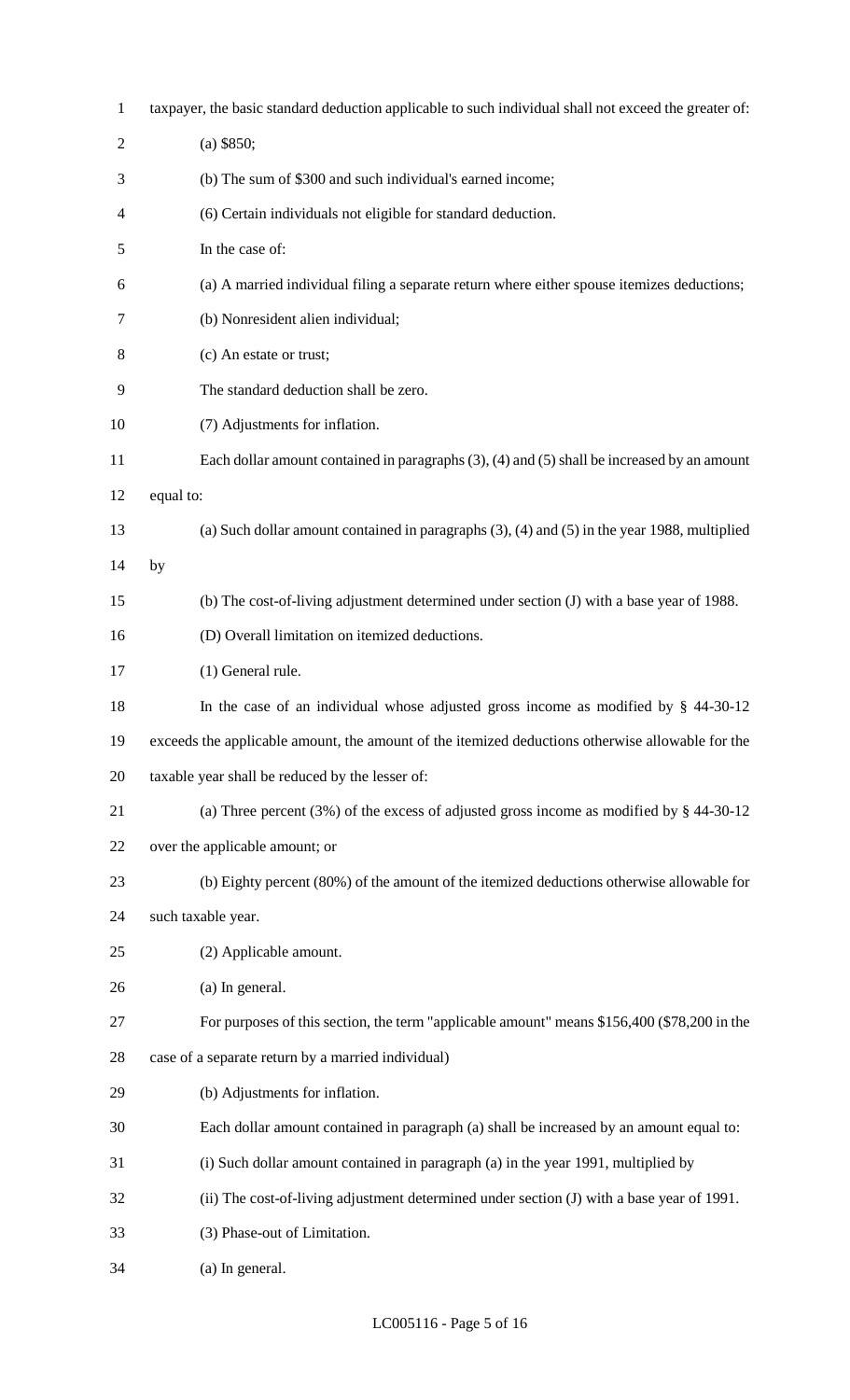| $\mathbf{1}$   | In the case of taxable year beginning after December 31, 2005, and before January 1, 2010,          |  |  |
|----------------|-----------------------------------------------------------------------------------------------------|--|--|
| $\overline{2}$ | the reduction under section (1) shall be equal to the applicable fraction of the amount which would |  |  |
| 3              | be the amount of such reduction.                                                                    |  |  |
| 4              | (b) Applicable fraction.                                                                            |  |  |
| 5              | For purposes of paragraph (a), the applicable fraction shall be determined in accordance            |  |  |
| 6              | with the following table:                                                                           |  |  |
| 7              | For taxable years beginning in calendar year<br>The applicable fraction is                          |  |  |
| 8              | 2006 and 2007<br>2/3                                                                                |  |  |
| 9              | 2008 and 2009<br>1/3                                                                                |  |  |
| 10             | (E) Exemption amount.                                                                               |  |  |
| 11             | $(1)$ In general.                                                                                   |  |  |
| 12             | Except as otherwise provided in this subsection, the term "exemption amount" means                  |  |  |
| 13             | \$3,400.                                                                                            |  |  |
| 14             | (2) Exemption amount disallowed in case of certain dependents.                                      |  |  |
| 15             | In the case of an individual with respect to whom a deduction under this section is allowable       |  |  |
| 16             | to another taxpayer for the same taxable year, the exemption amount applicable to such individual   |  |  |
| 17             | for such individual's taxable year shall be zero.                                                   |  |  |
| 18             | (3) Adjustments for inflation.                                                                      |  |  |
| 19             | The dollar amount contained in paragraph (1) shall be increased by an amount equal to:              |  |  |
| 20             | (a) Such dollar amount contained in paragraph (1) in the year 1989, multiplied by                   |  |  |
| 21             | (b) The cost-of-living adjustment determined under section (J) with a base year of 1989.            |  |  |
| 22             | (4) Limitation.                                                                                     |  |  |
| 23             | (a) In general.                                                                                     |  |  |
| 24             | In the case of any taxpayer whose adjusted gross income as modified for the taxable year            |  |  |
| 25             | exceeds the threshold amount shall be reduced by the applicable percentage.                         |  |  |
| 26             | (b) Applicable percentage.                                                                          |  |  |
| 27             | In the case of any taxpayer whose adjusted gross income for the taxable year exceeds the            |  |  |
| 28             | threshold amount, the exemption amount shall be reduced by two (2) percentage points for each       |  |  |
| 29             | \$2,500 (or fraction thereof) by which the taxpayer's adjusted gross income for the taxable year    |  |  |
| 30             | exceeds the threshold amount. In the case of a married individual filing a separate return, the     |  |  |
| 31             | preceding sentence shall be applied by substituting "\$1,250" for "\$2,500." In no event shall the  |  |  |
| 32             | applicable percentage exceed one hundred percent (100%).                                            |  |  |
| 33             | (c) Threshold Amount.                                                                               |  |  |
|                |                                                                                                     |  |  |

For the purposes of this paragraph, the term "threshold amount" shall be determined with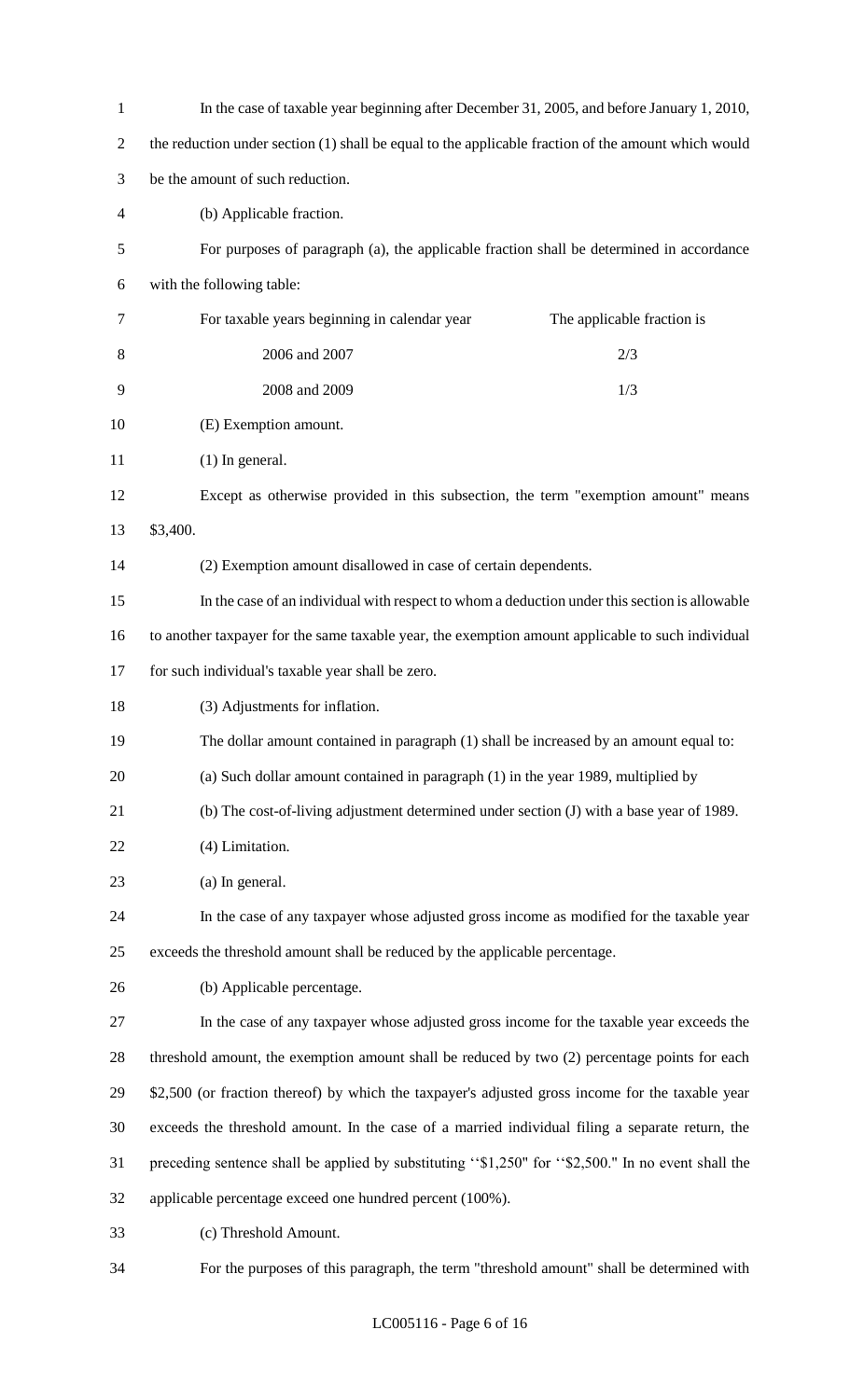## the following table:

| $\sqrt{2}$ | Filing status                                                                                     | Amount                     |
|------------|---------------------------------------------------------------------------------------------------|----------------------------|
| 3          | Single                                                                                            | \$156,400                  |
| 4          | Married filing jointly of qualifying widow(er)                                                    | \$234,600                  |
| 5          | Married filing separately                                                                         | \$117,300                  |
| 6          | Head of Household                                                                                 | \$195,500                  |
| 7          | (d) Adjustments for inflation.                                                                    |                            |
| 8          | Each dollar amount contained in paragraph (b) shall be increased by an amount equal to:           |                            |
| 9          | (i) Such dollar amount contained in paragraph (b) in the year 1991, multiplied by                 |                            |
| 10         | (ii) The cost-of-living adjustment determined under section (J) with a base year of 1991.         |                            |
| 11         | (5) Phase-out of limitation.                                                                      |                            |
| 12         | (a) In general.                                                                                   |                            |
| 13         | In the case of taxable years beginning after December 31, 2005, and before January 1,             |                            |
| 14         | 2010, the reduction under section 4 shall be equal to the applicable fraction of the amount which |                            |
| 15         | would be the amount of such reduction.                                                            |                            |
| 16         | (b) Applicable fraction.                                                                          |                            |
| 17         | For the purposes of paragraph (a), the applicable fraction shall be determined in accordance      |                            |
| 18         | with the following table:                                                                         |                            |
|            |                                                                                                   |                            |
| 19         | For taxable years beginning in calendar year                                                      | The applicable fraction is |
| 20         | 2006 and 2007                                                                                     | 2/3                        |
| 21         | 2008 and 2009                                                                                     | 1/3                        |
| 22         | (F) Alternative minimum tax.                                                                      |                            |
| 23         | (1) General rule. There is hereby imposed (in addition to any other tax imposed by this           |                            |
| 24         | subtitle) a tax equal to the excess (if any) of:                                                  |                            |
| 25         | (a) The tentative minimum tax for the taxable year, over                                          |                            |
| 26         | (b) The regular tax for the taxable year.                                                         |                            |
| 27         | (2) The tentative minimum tax for the taxable year is the sum of:                                 |                            |
| 28         | (a) 6.5 percent of so much of the taxable excess as does not exceed \$175,000, plus               |                            |
| 29         | (b) 7.0 percent of so much of the taxable excess above \$175,000.                                 |                            |
| 30         | (3) The amount determined under the preceding sentence shall be reduced by the alternative        |                            |
| 31         | minimum tax foreign tax credit for the taxable year.                                              |                            |
| 32         | (4) Taxable excess. For the purposes of this subsection the term "taxable excess" means so        |                            |
| 33         | much of the federal alternative minimum taxable income as modified by the modifications in § 44-  |                            |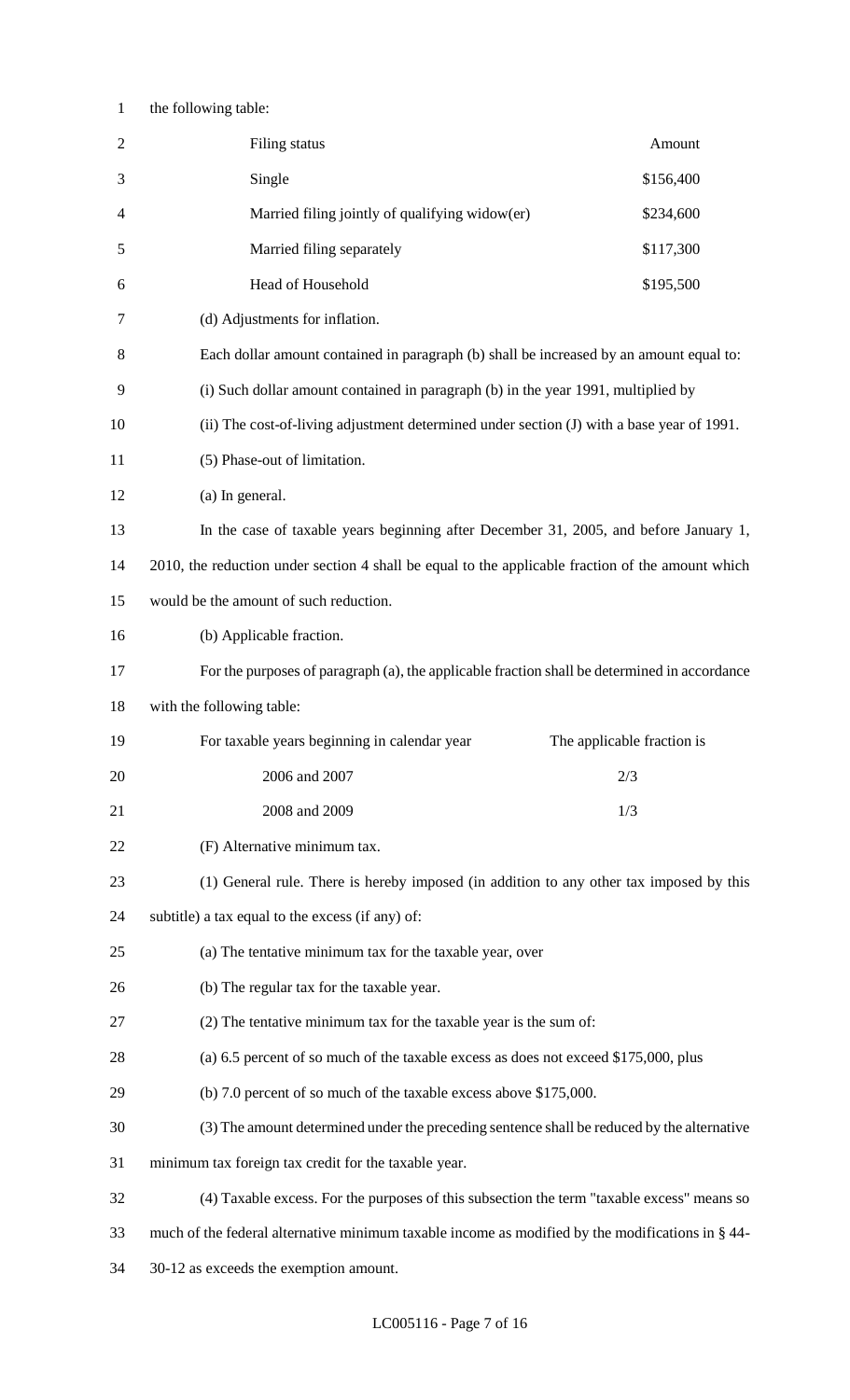| $\mathbf{1}$   | (5) In the case of a married individual filing a separate return, subparagraph (2) shall be    |           |
|----------------|------------------------------------------------------------------------------------------------|-----------|
| $\overline{2}$ | applied by substituting "\$87,500" for \$175,000 each place it appears.                        |           |
| 3              | (6) Exemption amount.                                                                          |           |
| 4              | For purposes of this section "exemption amount" means:                                         |           |
| 5              | Filing status                                                                                  | Amount    |
| 6              | Single                                                                                         | \$39,150  |
| 7              | Married filing jointly or qualifying widow(er)                                                 | \$53,700  |
| 8              | Married filing separately                                                                      | \$26,850  |
| 9              | Head of Household                                                                              | \$39,150  |
| 10             | Estate or trust                                                                                | \$24,650  |
| 11             | (7) Treatment of unearned income of minor children                                             |           |
| 12             | (a) In general.                                                                                |           |
| 13             | In the case of a minor child, the exemption amount for purposes of section (6) shall not       |           |
| 14             | exceed the sum of:                                                                             |           |
| 15             | (i) Such child's earned income, plus                                                           |           |
| 16             | $(ii)$ \$6,000.                                                                                |           |
| 17             | (8) Adjustments for inflation.                                                                 |           |
| 18             | The dollar amount contained in paragraphs (6) and (7) shall be increased by an amount          |           |
| 19             | equal to:                                                                                      |           |
| 20             | (a) Such dollar amount contained in paragraphs $(6)$ and $(7)$ in the year 2004, multiplied by |           |
| 21             | (b) The cost-of-living adjustment determined under section (J) with a base year of 2004.       |           |
| 22             | (9) Phase-out.                                                                                 |           |
| 23             | (a) In general.                                                                                |           |
| 24             | The exemption amount of any taxpayer shall be reduced (but not below zero) by an amount        |           |
| 25             | equal to twenty-five percent (25%) of the amount by which alternative minimum taxable income   |           |
| 26             | of the taxpayer exceeds the threshold amount.                                                  |           |
| 27             | (b) Threshold amount.                                                                          |           |
| 28             | For purposes of this paragraph, the term "threshold amount" shall be determined with the       |           |
| 29             | following table:                                                                               |           |
| 30             | Filing status                                                                                  | Amount    |
| 31             | Single                                                                                         | \$123,250 |
| 32             | Married filing jointly or qualifying widow(er)                                                 | \$164,350 |
| 33             | Married filing separately                                                                      | \$82,175  |
| 34             | Head of Household                                                                              | \$123,250 |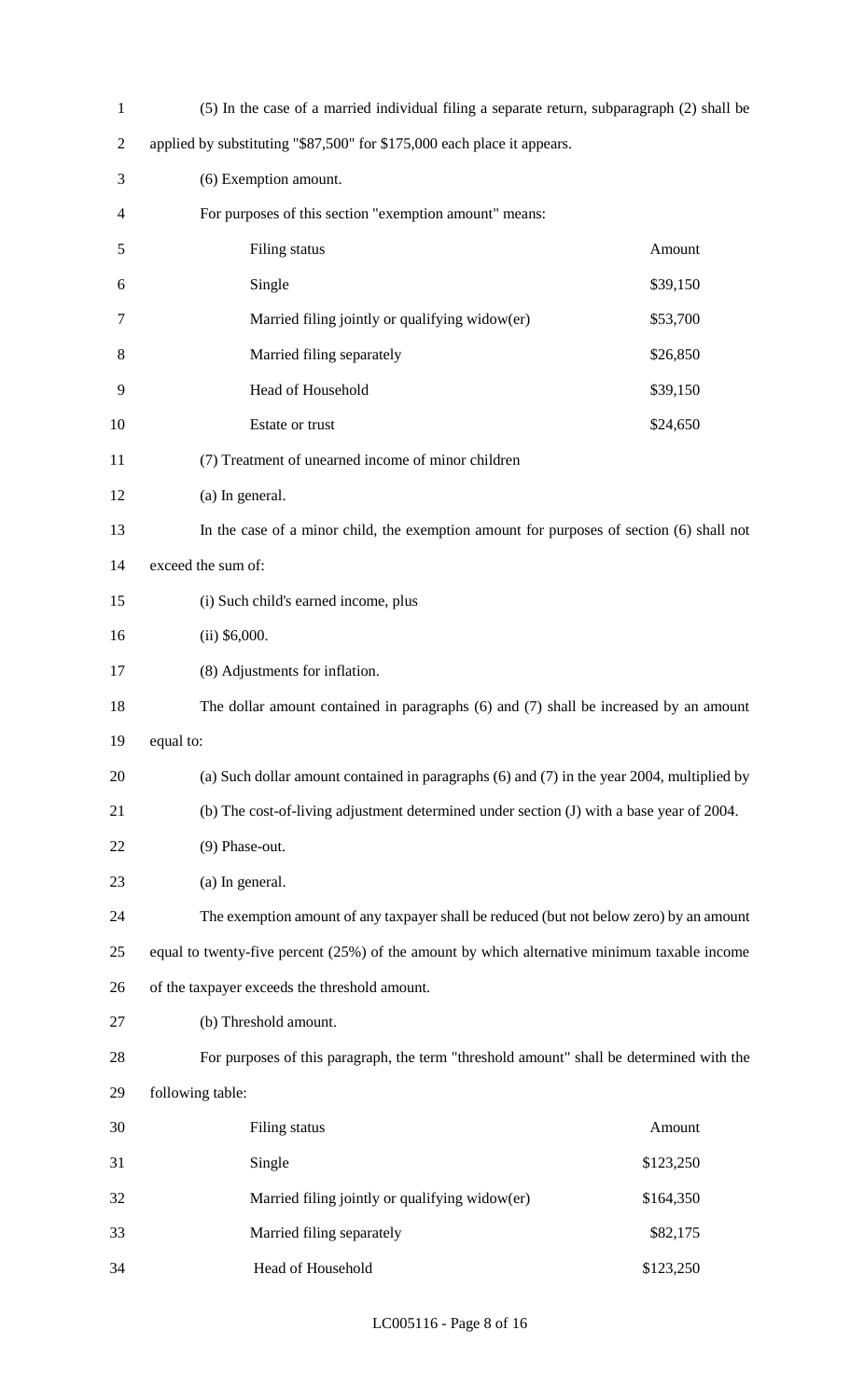| $\mathbf{1}$   | <b>Estate or Trust</b>                                                                           | \$82,150 |
|----------------|--------------------------------------------------------------------------------------------------|----------|
| $\overline{2}$ | (c) Adjustments for inflation                                                                    |          |
| 3              | Each dollar amount contained in paragraph (9) shall be increased by an amount equal to:          |          |
| $\overline{4}$ | (i) Such dollar amount contained in paragraph (9) in the year 2004, multiplied by                |          |
| 5              | (ii) The cost-of-living adjustment determined under section (J) with a base year of 2004.        |          |
| 6              | (G) Other Rhode Island taxes.                                                                    |          |
| $\tau$         | (1) General rule. There is hereby imposed (in addition to any other tax imposed by this          |          |
| 8              | subtitle) a tax equal to twenty-five percent $(25%)$ of:                                         |          |
| 9              | (a) The Federal income tax on lump-sum distributions.                                            |          |
| 10             | (b) The Federal income tax on parents' election to report child's interest and dividends.        |          |
| 11             | (c) The recapture of Federal tax credits that were previously claimed on Rhode Island            |          |
| 12             | return.                                                                                          |          |
| 13             | (H) Tax for children under 18 with investment income.                                            |          |
| 14             | (1) General rule. There is hereby imposed a tax equal to twenty-five percent $(25%)$ of:         |          |
| 15             | (a) The Federal tax for children under the age of 18 with investment income.                     |          |
| 16             | (I) Averaging of farm income.                                                                    |          |
| 17             | (1) General rule. At the election of an individual engaged in a farming business or fishing      |          |
| 18             | business, the tax imposed in section 2 shall be equal to twenty-five percent $(25\%)$ of:        |          |
| 19             | (a) The Federal averaging of farm income as determined in IRC section 1301 [26 U.S.C. §          |          |
| 20             | 1301].                                                                                           |          |
| 21             | (J) Cost-of-living adjustment.                                                                   |          |
| 22             | $(1)$ In general.                                                                                |          |
| 23             | The cost-of-living adjustment for any calendar year is the percentage (if any) by which:         |          |
| 24             | (a) The CPI for the preceding calendar year exceeds                                              |          |
| 25             | (b) The CPI for the base year.                                                                   |          |
| 26             | (2) CPI for any calendar year.                                                                   |          |
| 27             | For purposes of paragraph (1), the CPI for any calendar year is the average of the consumer      |          |
| 28             | price index as of the close of the twelve (12) month period ending on August 31 of such calendar |          |
| 29             | year.                                                                                            |          |
| 30             | (3) Consumer price index.                                                                        |          |
| 31             | For purposes of paragraph $(2)$ , the term "consumer price index" means the last consumer        |          |
| 32             | price index for all urban consumers published by the department of labor. For purposes of the    |          |
| 33             | preceding sentence, the revision of the consumer price index that is most consistent with the    |          |
| 34             | consumer price index for calendar year 1986 shall be used.                                       |          |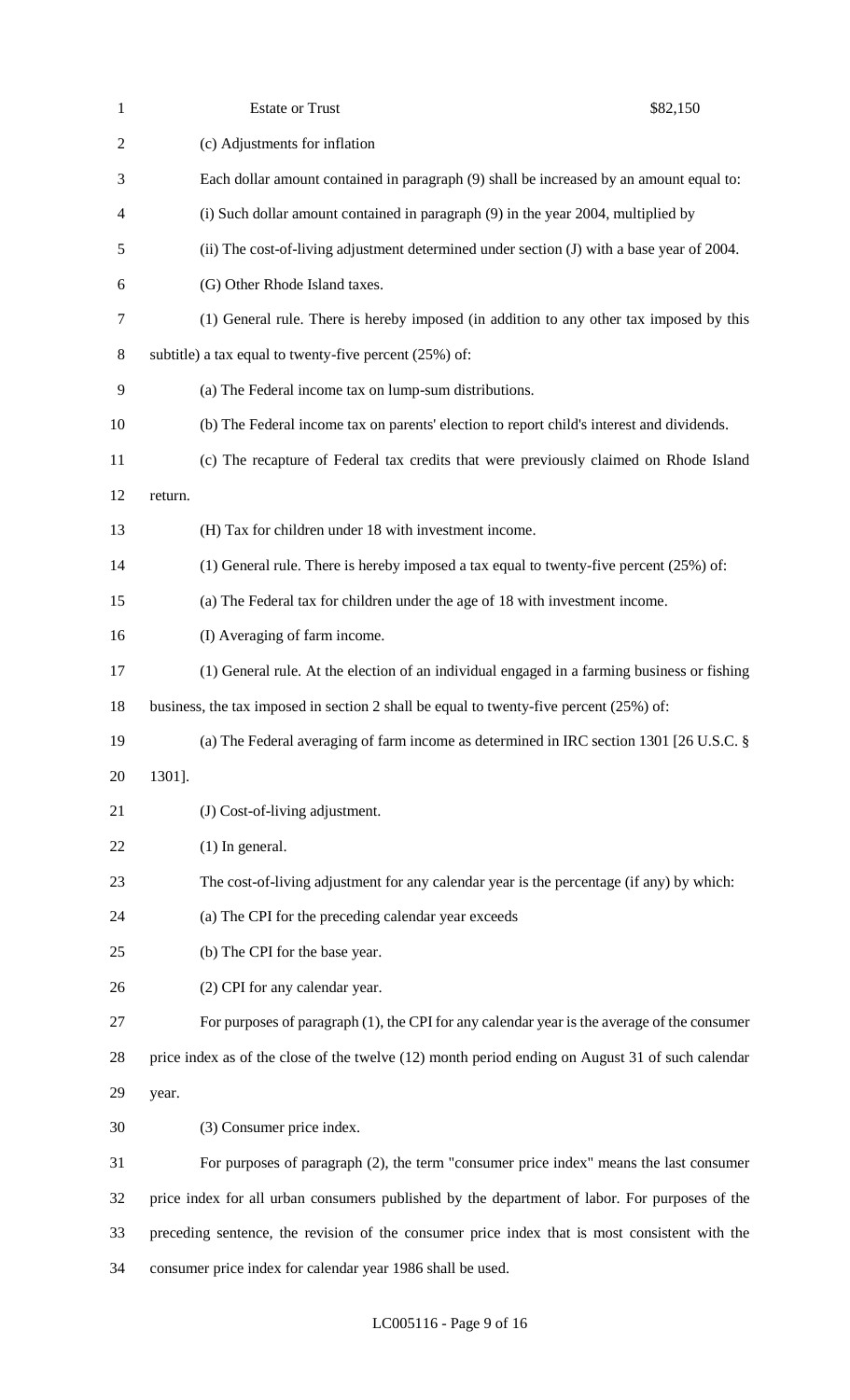- (4) Rounding.
- (a) In general.
- If any increase determined under paragraph (1) is not a multiple of \$50, such increase shall
- be rounded to the next lowest multiple of \$50.
- (b) In the case of a married individual filing a separate return, subparagraph (a) shall be
- applied by substituting "\$25" for \$50 each place it appears.
- (K) Credits against tax. For tax years beginning on or after January 1, 2001, a taxpayer
- entitled to any of the following federal credits enacted prior to January 1, 1996, shall be entitled to
- a credit against the Rhode Island tax imposed under this section:
- (1) [Deleted by P.L. 2007, ch. 73, art. 7, § 5.]
- (2) Child and dependent care credit;
- (3) General business credits;
- (4) Credit for elderly or the disabled;
- (5) Credit for prior year minimum tax;
- (6) Mortgage interest credit;
- (7) Empowerment zone employment credit;
- (8) Qualified electric vehicle credit.
- (L) Credit against tax for adoption. For tax years beginning on or after January 1, 2006, a taxpayer entitled to the federal adoption credit shall be entitled to a credit against the Rhode Island tax imposed under this section if the adopted child was under the care, custody, or supervision of the Rhode Island department of children, youth and families prior to the adoption.

 (M) The credit shall be twenty-five percent (25%) of the aforementioned federal credits provided there shall be no deduction based on any federal credits enacted after January 1, 1996, including the rate reduction credit provided by the federal Economic Growth and Tax Reconciliation Act of 2001 (EGTRRA). In no event shall the tax imposed under this section be reduced to less than zero. A taxpayer required to recapture any of the above credits for federal tax purposes shall determine the Rhode Island amount to be recaptured in the same manner as prescribed in this subsection.

(N) Rhode Island earned-income credit.

(1) In general.

 For tax years beginning before January 1, 2015, a taxpayer entitled to a federal earned- income credit shall be allowed a Rhode Island earned-income credit equal to twenty-five percent (25%) of the federal earned-income credit. Such credit shall not exceed the amount of the Rhode Island income tax.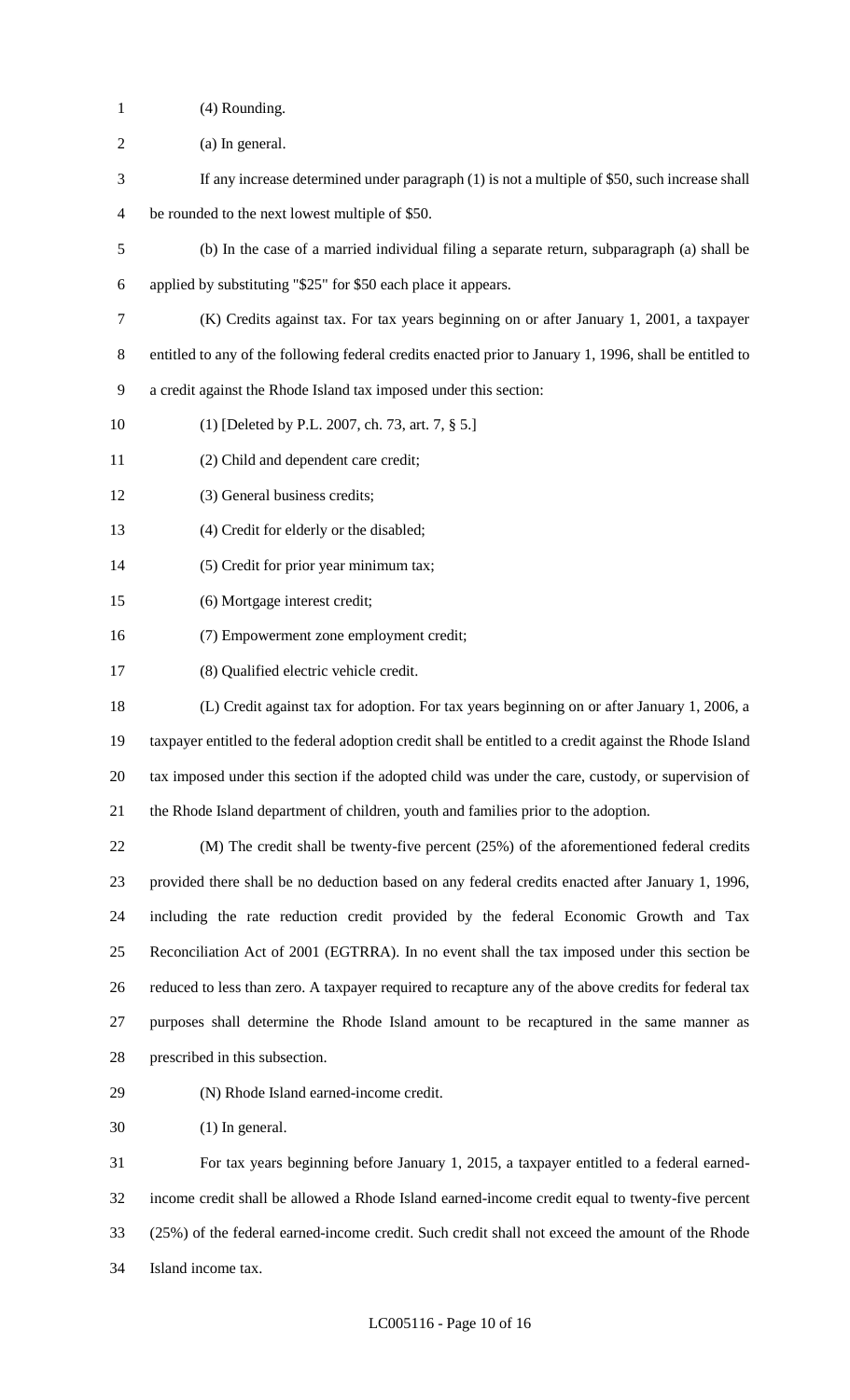For tax years beginning on or after January 1, 2015, and before January 1, 2016, a taxpayer entitled to a federal earned-income credit shall be allowed a Rhode Island earned-income credit equal to ten percent (10%) of the federal earned-income credit. Such credit shall not exceed the amount of the Rhode Island income tax.

 For tax years beginning on or after January 1, 2016, a taxpayer entitled to a federal earned- income credit shall be allowed a Rhode Island earned-income credit equal to twelve and one-half percent (12.5%) of the federal earned-income credit. Such credit shall not exceed the amount of the Rhode Island income tax.

 For tax years beginning on or after January 1, 2017, a taxpayer entitled to a federal earned- income credit shall be allowed a Rhode Island earned-income credit equal to fifteen percent (15%) of the federal earned-income credit. Such credit shall not exceed the amount of the Rhode Island income tax.

(2) Refundable portion.

 In the event the Rhode Island earned-income credit allowed under paragraph (N)(1) of this section exceeds the amount of Rhode Island income tax, a refundable earned-income credit shall be allowed as follows.

 (i) For tax years beginning before January 1, 2015, for purposes of paragraph (2) refundable earned-income credit means fifteen percent (15%) of the amount by which the Rhode Island earned-income credit exceeds the Rhode Island income tax.

 (ii) For tax years beginning on or after January 1, 2015, for purposes of paragraph (2) refundable earned-income credit means one hundred percent (100%) of the amount by which the Rhode Island earned-income credit exceeds the Rhode Island income tax.

 (O) The tax administrator shall recalculate and submit necessary revisions to paragraphs (A) through (J) to the general assembly no later than February 1, 2010, and every three (3) years thereafter for inclusion in the statute.

 (3) For the period January 1, 2011, through December 31, 2011, and thereafter, "Rhode Island taxable income" means federal adjusted gross income as determined under the Internal Revenue Code, 26 U.S.C. § 1 et seq., and as modified for Rhode Island purposes pursuant to § 44- 30-12 less the amount of Rhode Island Basic Standard Deduction allowed pursuant to subparagraph 44-30-2.6(c)(3)(B), and less the amount of personal exemption allowed pursuant to subparagraph 44-30-2.6(c)(3)(C).

(A) Tax imposed.

 (I) There is hereby imposed on the taxable income of married individuals filing joint returns, qualifying widow(er), every head of household, unmarried individuals, married individuals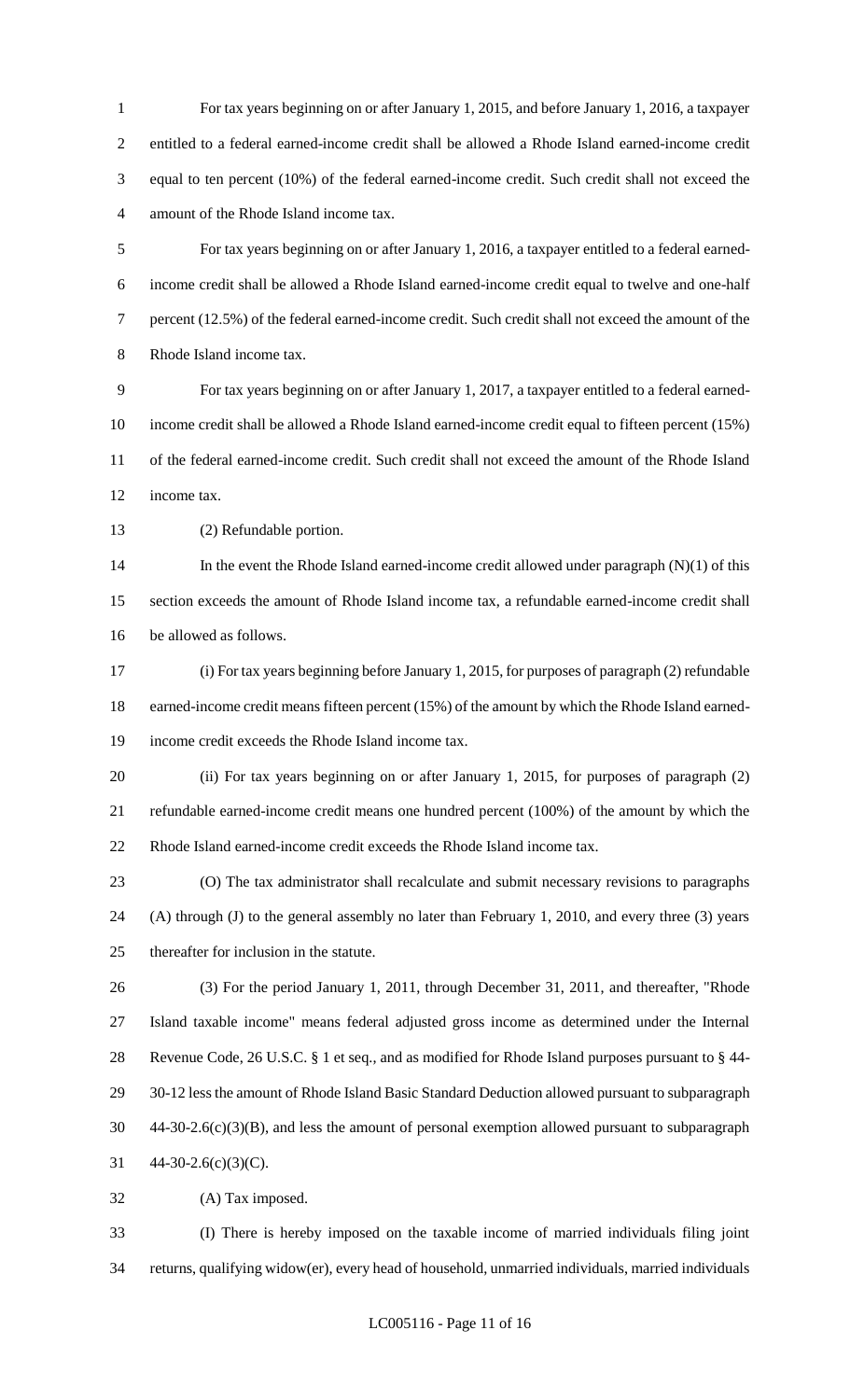| $\mathbf{1}$   | filing separate returns and bankruptcy estates, a tax determined in accordance with the following |                                                |                                                                                                      |                    |
|----------------|---------------------------------------------------------------------------------------------------|------------------------------------------------|------------------------------------------------------------------------------------------------------|--------------------|
| $\mathfrak{2}$ | table:                                                                                            |                                                |                                                                                                      |                    |
| $\mathfrak{Z}$ | RI Taxable Income                                                                                 |                                                |                                                                                                      | RI Income Tax      |
| $\overline{4}$ | Over                                                                                              | But not over                                   | Pay $+$ % on Excess                                                                                  | on the amount over |
| 5              | $$0-$                                                                                             | \$55,000                                       | $$0 + 3.75\%$                                                                                        | \$0                |
| 6              | $55,000 -$                                                                                        | 125,000                                        | $2,063 + 4.75\%$                                                                                     | 55,000             |
| $\tau$         | $125,000 -$                                                                                       | 500,000                                        | $5,388 + 5.99\%$                                                                                     | 125,000            |
| $8\,$          | 500,000                                                                                           |                                                | $27,850 + 6.99\%$                                                                                    | 500,000            |
| 9              |                                                                                                   |                                                | Any personal income tax collected on income over five hundred thousand dollars                       |                    |
| 10             |                                                                                                   |                                                | (\$500,000), in excess of 5.99%, shall be deposited into a restricted receipt account and shall only |                    |
| 11             |                                                                                                   |                                                | be expended on projects funded by the school building authority capital fund and school housing      |                    |
| 12             |                                                                                                   | aid pursuant to §§ 16-7-35 through 16-7-47.    |                                                                                                      |                    |
| 13             |                                                                                                   |                                                | (II) There is hereby imposed on the taxable income of an estate or trust a tax determined in         |                    |
| 14             |                                                                                                   | accordance with the following table:           |                                                                                                      |                    |
| 15             | RI Taxable Income                                                                                 |                                                |                                                                                                      | RI Income Tax      |
| 16             | Over                                                                                              | But not over                                   | $Pay + % on Excess$                                                                                  | on the amount over |
| 17             | $$0-$                                                                                             | \$2,230                                        | $$0 + 3.75\%$                                                                                        | \$0                |
| 18             | $2,230 -$                                                                                         | 7,022                                          | $84 + 4.75%$                                                                                         | 2,230              |
| 19             | $7,022 -$                                                                                         |                                                | $312 + 5.99\%$                                                                                       | 7,022              |
| 20             | (B) Deductions:                                                                                   |                                                |                                                                                                      |                    |
| 21             |                                                                                                   | (I) Rhode Island Basic Standard Deduction.     |                                                                                                      |                    |
| 22             |                                                                                                   |                                                | Only the Rhode Island standard deduction shall be allowed in accordance with the                     |                    |
| 23             | following table:                                                                                  |                                                |                                                                                                      |                    |
| 24             |                                                                                                   | Filing status:                                 |                                                                                                      | Amount             |
| 25             |                                                                                                   | Single                                         |                                                                                                      | \$7,500            |
| 26             |                                                                                                   | Married filing jointly or qualifying widow(er) |                                                                                                      | \$15,000           |
| 27             |                                                                                                   | Married filing separately                      |                                                                                                      | \$7,500            |
| 28             |                                                                                                   | Head of Household                              |                                                                                                      | \$11,250           |
| 29             |                                                                                                   |                                                | (II) Nonresident alien individuals, estates and trusts are not eligible for standard                 |                    |
| 30             | deductions.                                                                                       |                                                |                                                                                                      |                    |
| 31             |                                                                                                   |                                                | (III) In the case of any taxpayer whose adjusted gross income, as modified for Rhode Island          |                    |
| 32             |                                                                                                   |                                                | purposes pursuant to § 44-30-12, for the taxable year exceeds one hundred seventy-five thousand      |                    |
| 33             |                                                                                                   |                                                | dollars (\$175,000), the standard deduction amount shall be reduced by the applicable percentage.    |                    |
| 34             |                                                                                                   |                                                | The term "applicable percentage" means twenty (20) percentage points for each five thousand          |                    |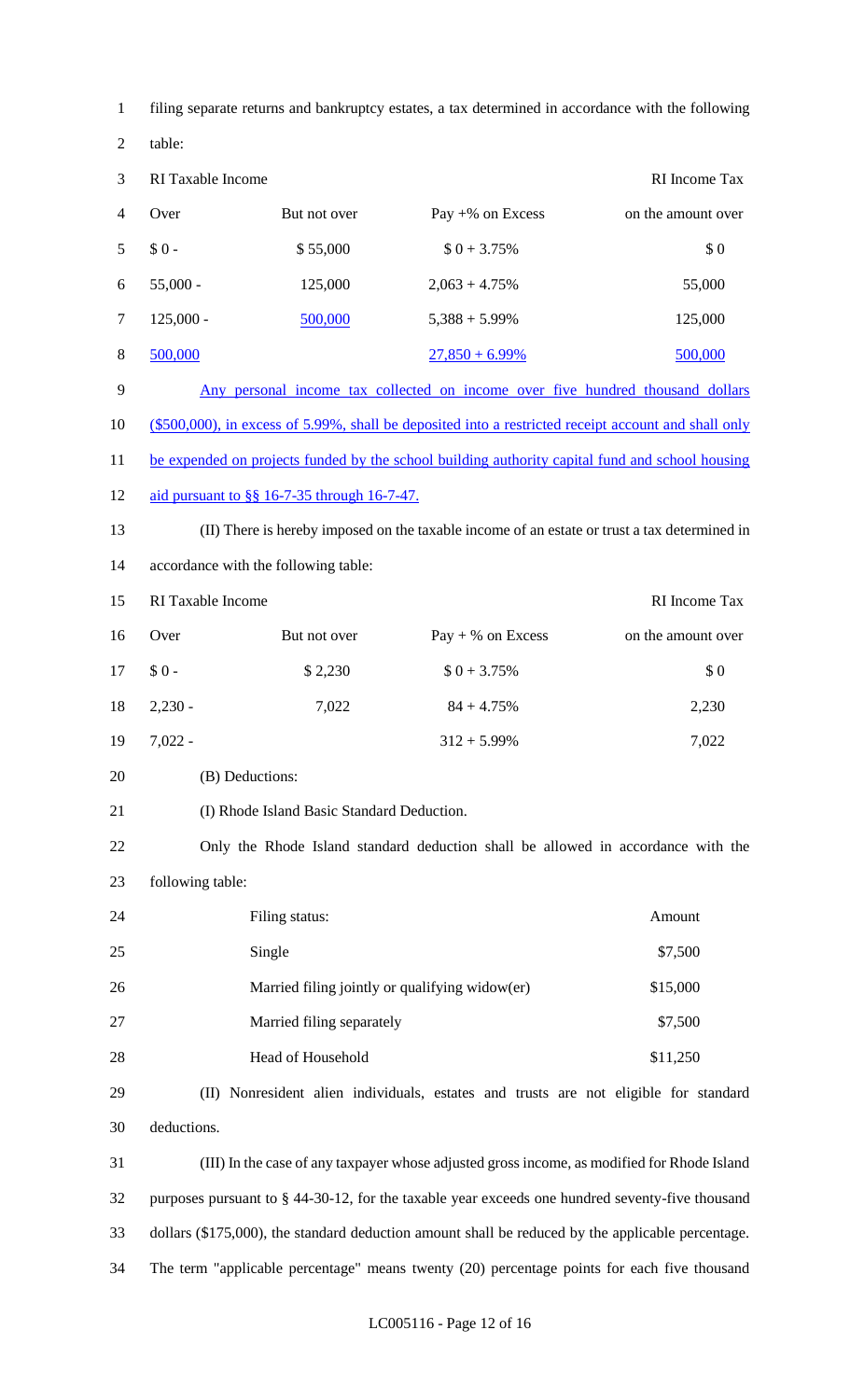dollars (\$5,000) (or fraction thereof) by which the taxpayer's adjusted gross income for the taxable

year exceeds one hundred seventy-five thousand dollars (\$175,000).

(C) Exemption Amount:

 (I) The term "exemption amount" means three thousand five hundred dollars (\$3,500) multiplied by the number of exemptions allowed for the taxable year for federal income tax purposes. For tax years beginning on or after 2018, the term "exemption amount" means the same as it does in 26 U.S.C. § 151 and 26 U.S.C. § 152 just prior to the enactment of the Tax Cuts and Jobs Act (Pub. L. No. 115-97) on December 22, 2017.

 (II) Exemption amount disallowed in case of certain dependents. In the case of an individual with respect to whom a deduction under this section is allowable to another taxpayer for the same taxable year, the exemption amount applicable to such individual for such individual's taxable year shall be zero.

(III) Identifying information required.

14 (1) Except as provided in § 44-30-2.6(c)(3)(C)(II) of this section, no exemption shall be allowed under this section with respect to any individual unless the Taxpayer Identification Number of such individual is included on the federal return claiming the exemption for the same tax filing period.

18 (2) Notwithstanding the provisions of  $\S$  44-30-2.6(c)(3)(C)(I) of this section, in the event that the Taxpayer Identification Number for each individual is not required to be included on the federal tax return for the purposes of claiming a personal exemption(s), then the Taxpayer Identification Number must be provided on the Rhode Island tax return for the purpose of claiming 22 said exemption(s).

 (D) In the case of any taxpayer whose adjusted gross income, as modified for Rhode Island purposes pursuant to § 44-30-12, for the taxable year exceeds one hundred seventy-five thousand 25 dollars (\$175,000), the exemption amount shall be reduced by the applicable percentage. The term "applicable percentage" means twenty (20) percentage points for each five thousand dollars (\$5,000) (or fraction thereof) by which the taxpayer's adjusted gross income for the taxable year exceeds one hundred seventy-five thousand dollars (\$175,000).

 (E) Adjustment for inflation. The dollar amount contained in subparagraphs 44-30- 2.6(c)(3)(A), 44-30-2.6(c)(3)(B) and 44-30-2.6(c)(3)(C) shall be increased annually by an amount equal to:

 (I) Such dollar amount contained in subparagraphs 44-30-2.6(c)(3)(A), 44-30-2.6(c)(3)(B) 33 and 44-30-2.6(c)(3)(C) adjusted for inflation using a base tax year of 2000, multiplied by;

(II) The cost-of-living adjustment with a base year of 2000.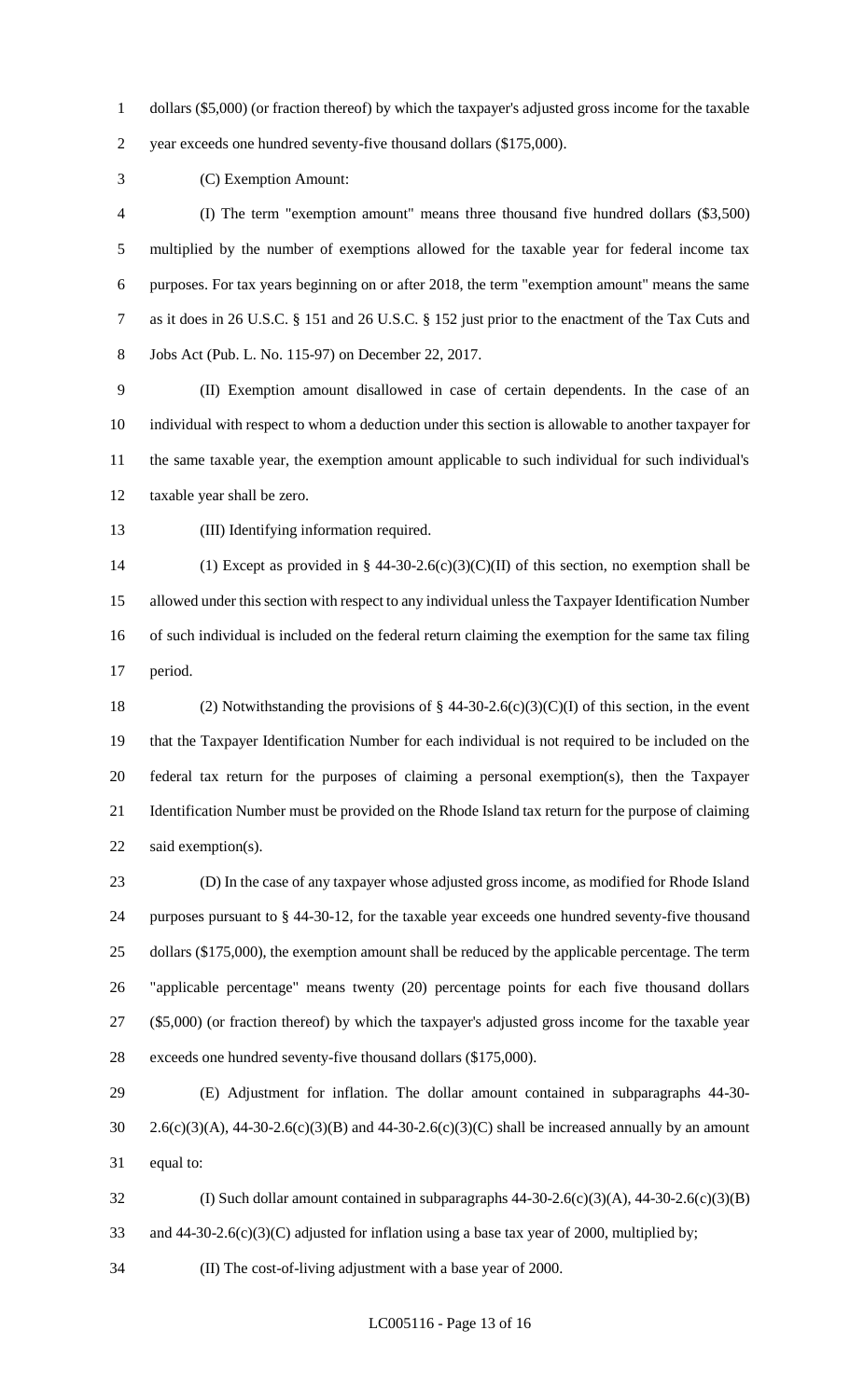(III) For the purposes of this section, the cost-of-living adjustment for any calendar year is the percentage (if any) by which the consumer price index for the preceding calendar year exceeds the consumer price index for the base year. The consumer price index for any calendar year is the average of the consumer price index as of the close of the twelve-month (12) period ending on August 31, of such calendar year.

- (IV) For the purpose of this section the term "consumer price index" means the last consumer price index for all urban consumers published by the department of labor. For the purpose of this section the revision of the consumer price index that is most consistent with the consumer price index for calendar year 1986 shall be used.
- (V) If any increase determined under this section is not a multiple of fifty dollars (\$50.00), such increase shall be rounded to the next lower multiple of fifty dollars (\$50.00). In the case of a married individual filing separate return, if any increase determined under this section is not a multiple of twenty-five dollars (\$25.00), such increase shall be rounded to the next lower multiple of twenty-five dollars (\$25.00).
- (F) Credits against tax.
- (I) Notwithstanding any other provisions of Rhode Island Law, for tax years beginning on or after January 1, 2011, the only credits allowed against a tax imposed under this chapter shall be as follows:
- (a) Rhode Island earned-income credit: Credit shall be allowed for earned- income credit 20 pursuant to subparagraph  $44-30-2.6(c)(2)(N)$ .
- (b) Property Tax Relief Credit: Credit shall be allowed for property tax relief as provided in § 44-33-1 et seq.
- (c) Lead Paint Credit: Credit shall be allowed for residential lead abatement income tax credit as provided in § 44-30.3-1 et seq.
- (d) Credit for income taxes of other states. Credit shall be allowed for income tax paid to other states pursuant to § 44-30-74.
- (e) Historic Structures Tax Credit: Credit shall be allowed for historic structures tax credit
- as provided in § 44-33.2-1 et seq.
- (f) Motion Picture Productions Tax Credit: Credit shall be allowed for motion picture production tax credit as provided in § 44-31.2-1 et seq.
- (g) Child and Dependent Care: Credit shall be allowed for twenty-five percent (25%) of the federal child and dependent care credit allowable for the taxable year for federal purposes; provided, however, such credit shall not exceed the Rhode Island tax liability.
- (h) Tax credits for contributions to Scholarship Organizations: Credit shall be allowed for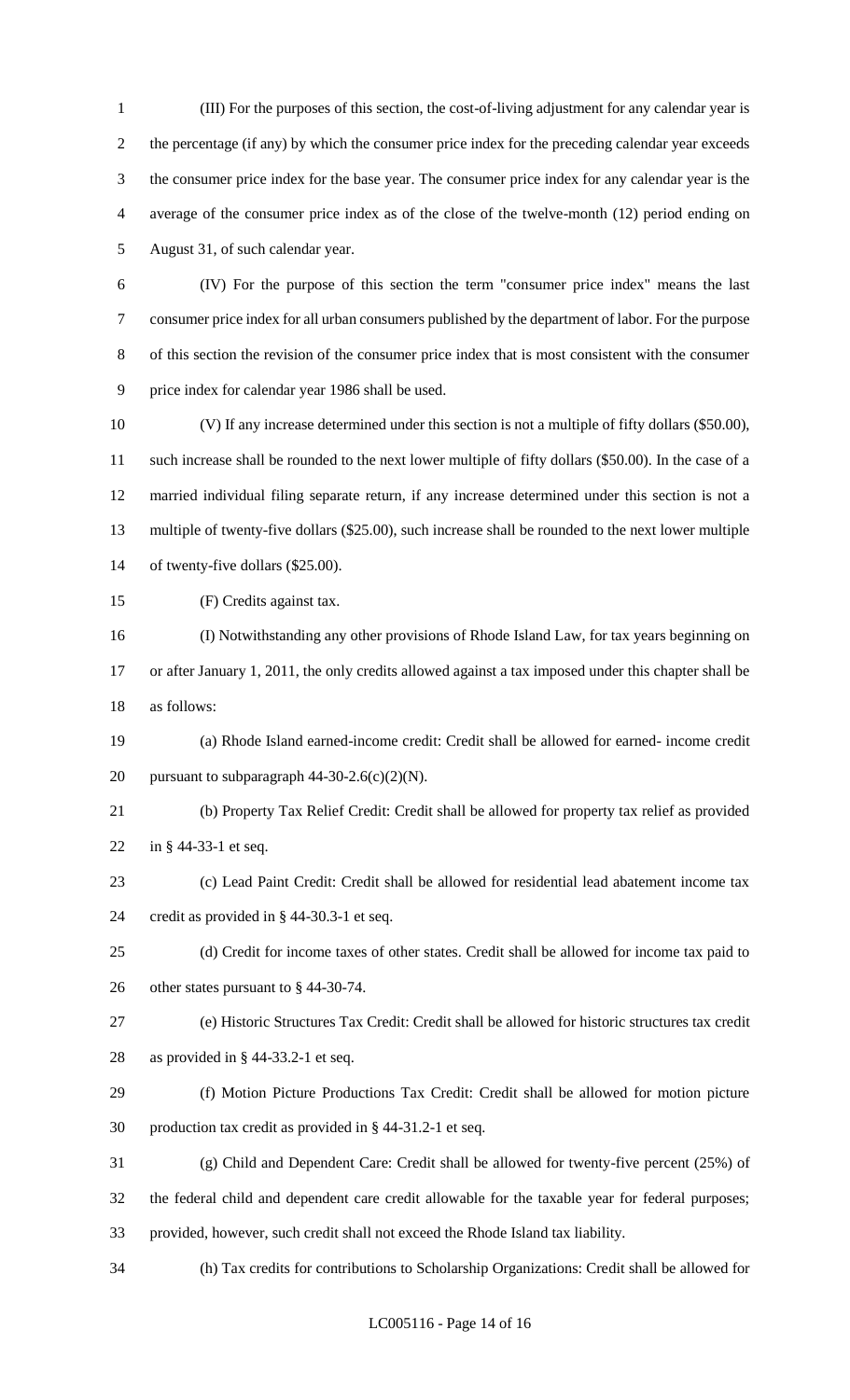contributions to scholarship organizations as provided in chapter 62 of title 44.

 (i) Credit for tax withheld. Wages upon which tax is required to be withheld shall be taxable as if no withholding were required, but any amount of Rhode Island personal income tax actually deducted and withheld in any calendar year shall be deemed to have been paid to the tax administrator on behalf of the person from whom withheld, and the person shall be credited with having paid that amount of tax for the taxable year beginning in that calendar year. For a taxable year of less than twelve (12) months, the credit shall be made under regulations of the tax administrator.

 (j) Stay Invested in RI Wavemaker Fellowship: Credit shall be allowed for stay invested in RI wavemaker fellowship program as provided in § 42-64.26-1 et seq.

 (k) Rebuild Rhode Island: Credit shall be allowed for rebuild RI tax credit as provided in § 42-64.20-1 et seq.

 (l) Rhode Island Qualified Jobs Incentive Program: Credit shall be allowed for Rhode Island new qualified jobs incentive program credit as provided in § 44-48.3-1 et seq.

 (m) Historic homeownership assistance act: Effective for tax year 2017 and thereafter, unused carryforward for such credit previously issued shall be allowed for the historic homeownership assistance act as provided in § 44-33.1-4. This allowance is for credits already issued pursuant to § 44-33.1-4 and shall not be construed to authorize the issuance of new credits under the historic homeownership assistance act.

 (2) Except as provided in section 1 above, no other state and federal tax credit shall be available to the taxpayers in computing tax liability under this chapter.

SECTION 2. This act shall take effect upon passage.

======== LC005116 ========